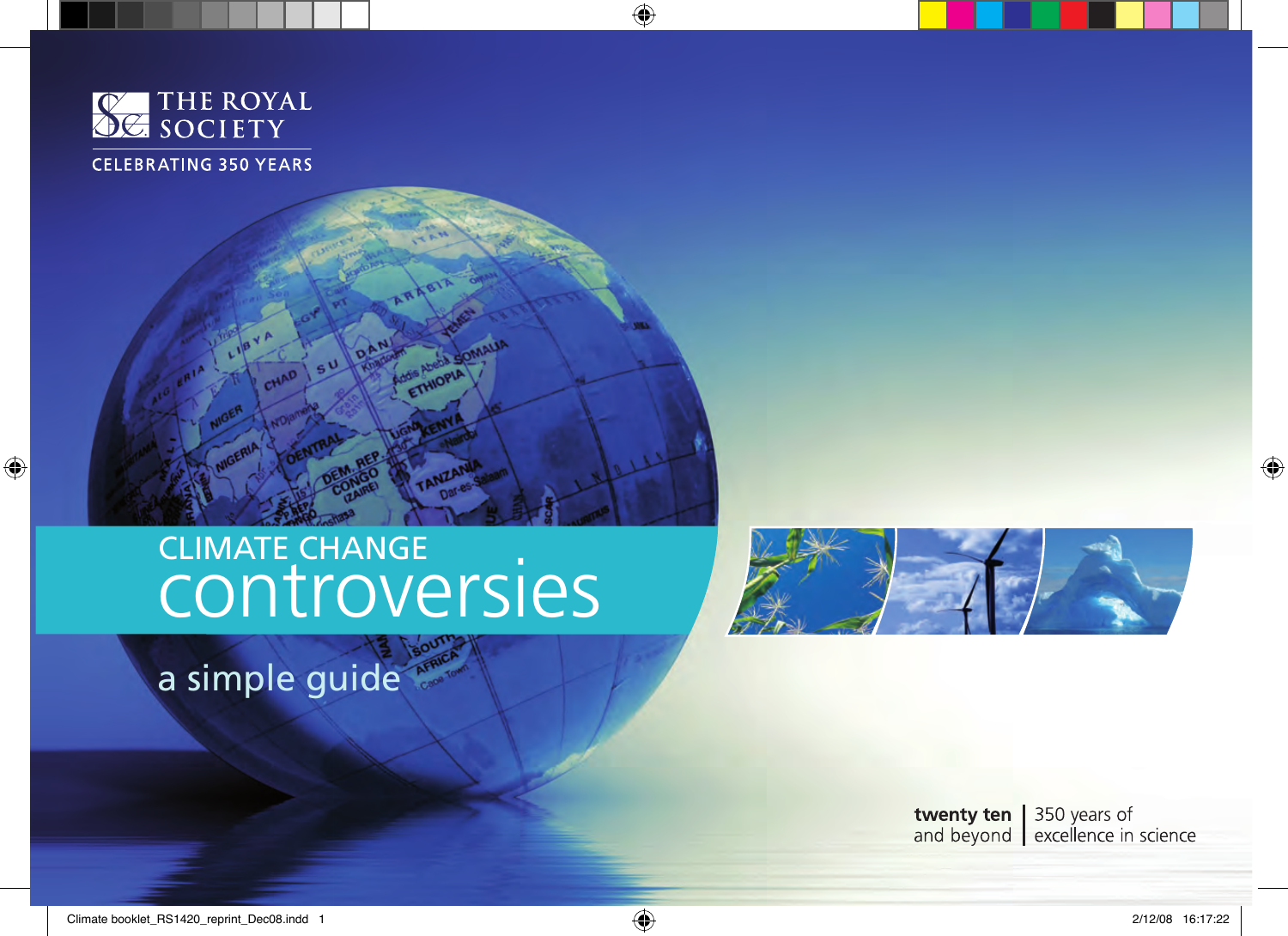The Royal Society has produced this overview of the current state of scientific understanding of climate change to help non-experts better understand some of the debates in this complex area of science.

This is not intended to provide exhaustive answers to every contentious argument that has been put forward by those who seek to distort and undermine the science of climate change and deny the seriousness of the potential consequences of global warming. Instead, the Society – as the UK's national academy of science – responds here to eight key arguments that are currently in circulation by setting out where the weight of scientific evidence lies.

## Misleading argument 1:

The Earth's climate is always changing and this is nothing to do with humans.

## Misleading argument 2:

Carbon dioxide only makes up a small part of the atmosphere and so cannot be responsible for global warming.

## Misleading argument 3:

Rises in the levels of carbon dioxide in the atmosphere are the result of increased temperatures, not the other way round.

## Misleading argument 4:

Observations of temperatures taken by weather balloons and satellites do not support the theory of global warming.

## Misleading argument 5:

Computer models which predict the future climate are unreliable and based on a series of assumptions.

## Misleading argument 6:

It's all to do with the Sun – for example, there is a strong link between increased temperatures on Earth and the number of sunspots on the Sun.

#### Misleading argument 7:

The climate is actually affected by cosmic rays.

## Misleading argument 8:

The scale of the negative effects of climate change is often overstated and there is no need for urgent action.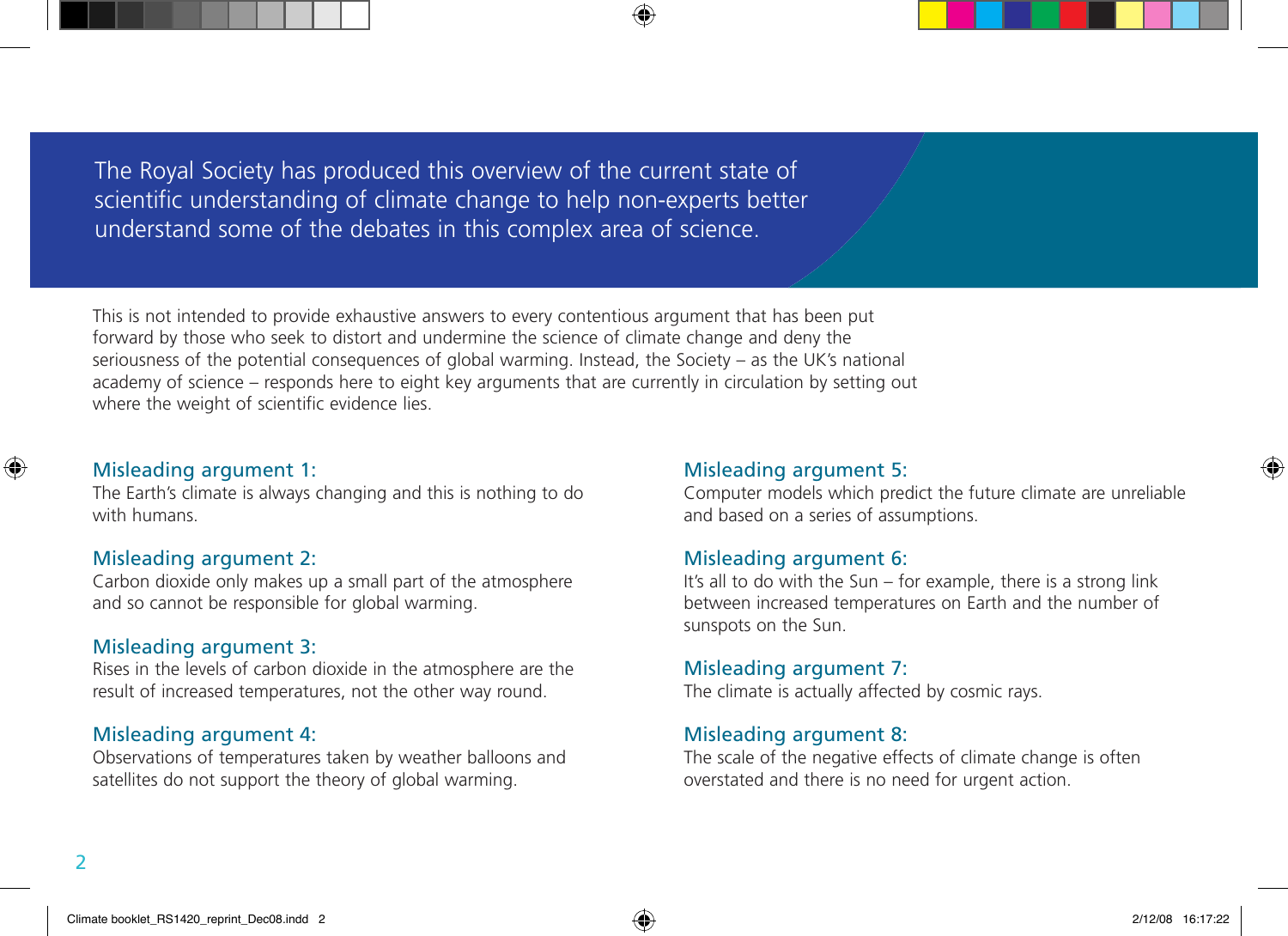The Earth's climate is always changing and this is nothing to do with humans. Even before the industrial revolution, when humans began pumping carbon dioxide into the atmosphere on a large scale, the earth experienced warmer periods.



## What does the science say?

It is true that the world has experienced warmer or colder periods in the past without any interference from humans. The ice ages are well-known examples of global changes to the climate. There have also been regional changes such as periods known as the 'Medieval Warm Period', when less sea ice and larger areas of cultivated land were reported in Iceland. However, in contrast to these climate phases, the increase of threequarters of a degree centigrade (0.74°C) in average global temperatures that we have seen over the last century is larger than can be accounted for by natural factors alone.

The Earth's climate is complex and influenced by many things – particularly changes in the Earth's orbit in relation to the Sun, which has driven the cycles of ice ages in the past. Volcanic eruptions and variations in the energy being emitted from the Sun have also had an effect. But even when we take all these factors into account, we cannot explain the temperature rises that we have seen over the last 100 years both on land and in the oceans – for example, eleven of the last twelve years, since 1995, have been the hottest years since records started in 1850.

So what is causing this increase in average global temperature? The natural greenhouse gas effect keeps the Earth around 30°C warmer than it would otherwise be and, without it, the Earth would be extremely cold.

It works because greenhouse gases such as water vapour, carbon dioxide and methane act like a blanket around the Earth. These gases allow the Sun's rays to reach the Earth's surface but hinder the heat they create from escaping back into space. The ability of carbon dioxide and other greenhouse gases to trap heat in this way has been understood for nearly 200 years and is regarded as firmly established science.

Any increases in the levels of greenhouse gases in the atmosphere mean that more heat is trapped and global temperatures increase – an effect known as 'global warming'. We know from looking at gases found trapped in cores of polar ice that the levels of carbon dioxide in the atmosphere are now 35 per cent greater than they have been for at least the last 650,000 years. From the radioactivity and chemical composition of the gas we know that this is mainly due to the burning of fossil fuels, as well as the production of cement and the widespread burning of the world's forests. The increase in global temperature is consistent with what science tells us we should expect when the levels of carbon dioxide and other greenhouse gases in the atmosphere increase in the way that they have.

It has been alleged that the increased level of carbon dioxide in the atmosphere is due to emissions from volcanoes, but these account for less than one per cent of the emissions due to human activities.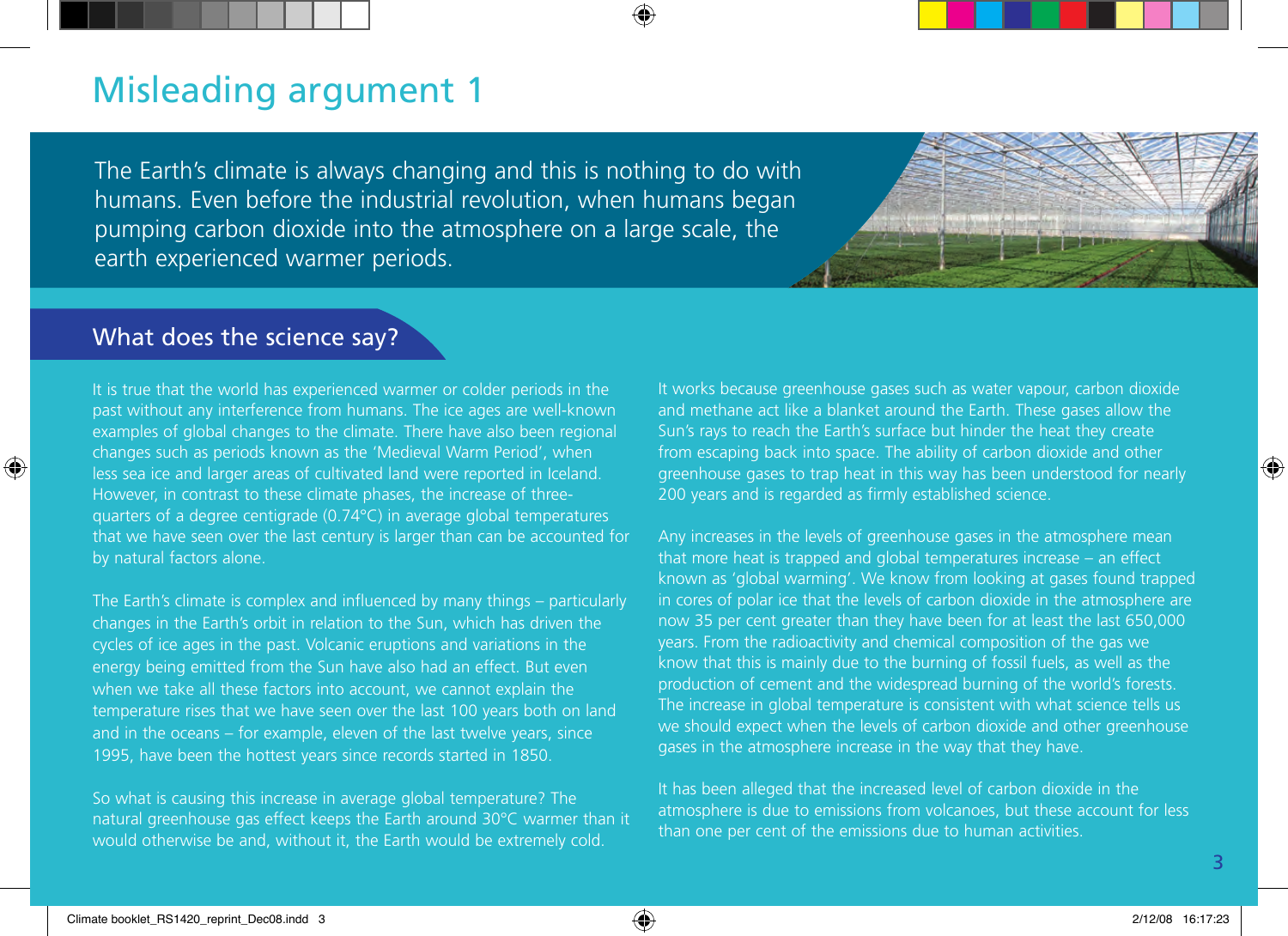Carbon dioxide only makes up a small part of the atmosphere and so cannot be responsible for global warming.

## What does the science say?

Carbon dioxide only makes up a small amount of the atmosphere, but even in tiny concentrations it has a large influence on our climate.

The properties of greenhouse gases such as carbon dioxide mean that they strongly absorb heat – a fact that can be easily demonstrated in a simple laboratory experiment. While there are larger concentrations of other gases in the atmosphere, such as nitrogen, because they do not have these heat trapping qualities they have no effect on warming the climate whatsoever.

Water vapour is the most significant greenhouse gas. It occurs naturally, although global warming caused by human activities will indirectly affect how much is in the atmosphere through, for example, increased

evaporation from oceans and rivers. This will, in turn, cause either cooling or warming depending on what form the water vapour occurs in, such as different types of clouds or increased humidity.

Humans have been adding to the effect of water vapour and other naturally occurring greenhouse gases by pumping greenhouse gases such as carbon dioxide into the atmosphere through, for example, the burning of fossil fuels and deforestation. Before industrialization carbon dioxide made up about 0.03 per cent of the atmosphere – or 280ppm (parts per million). Today, due to human influence it is about 385ppm. Even these tiny quantities have resulted in an increase in global temperatures of 0.74ºC (see misleading argument 1).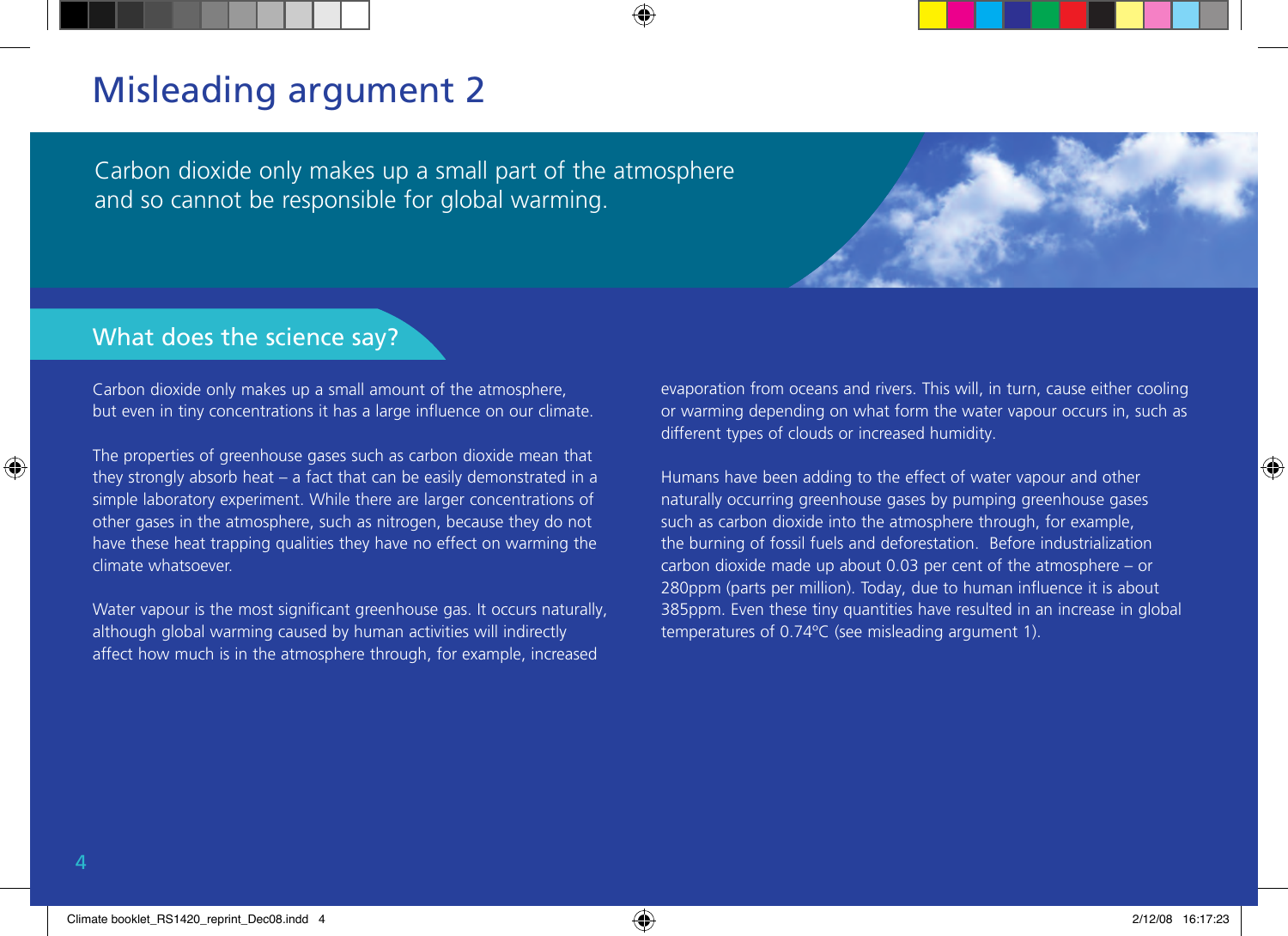Rises in the levels of carbon dioxide in the atmosphere are the result of increased temperatures, not the other way round.



# What does the science say?

It is true that the fluctuations in temperatures that caused the ice ages were initiated by changes in the Earth's orbit around the Sun which, in turn, drove changes in levels of carbon dioxide in the atmosphere. This is backed up by data from ice cores which show that rises in temperature came first, and were then followed by rises in levels of carbon dioxide up to several hundred years later. The reasons for this, although not yet fully understood, are partly because the oceans emit carbon dioxide as they warm up and absorb it when they cool down and also because soil releases greenhouse gases as it warms up. These increased levels of greenhouse gases in the atmosphere then further enhanced warming, creating a 'positive feedback'.

In contrast to this natural process, we know that the recent steep increase in the level of carbon dioxide – some 30 per cent in the last 100 years – is not the result of natural factors. This is because, by chemical analysis, we can tell that the majority of this carbon dioxide has come from the burning of fossil fuels. And, as set out in 'misleading argument 1', carbon dioxide from human sources is almost certainly responsible for most of the warming over the last 50 years. There is much evidence that backs up this explanation and none that conflicts with it.

Warming caused by greenhouse gases from human sources could lead to the release of more greenhouse gases into the atmosphere by stimulating natural processes and creating a 'positive feedback', as described above.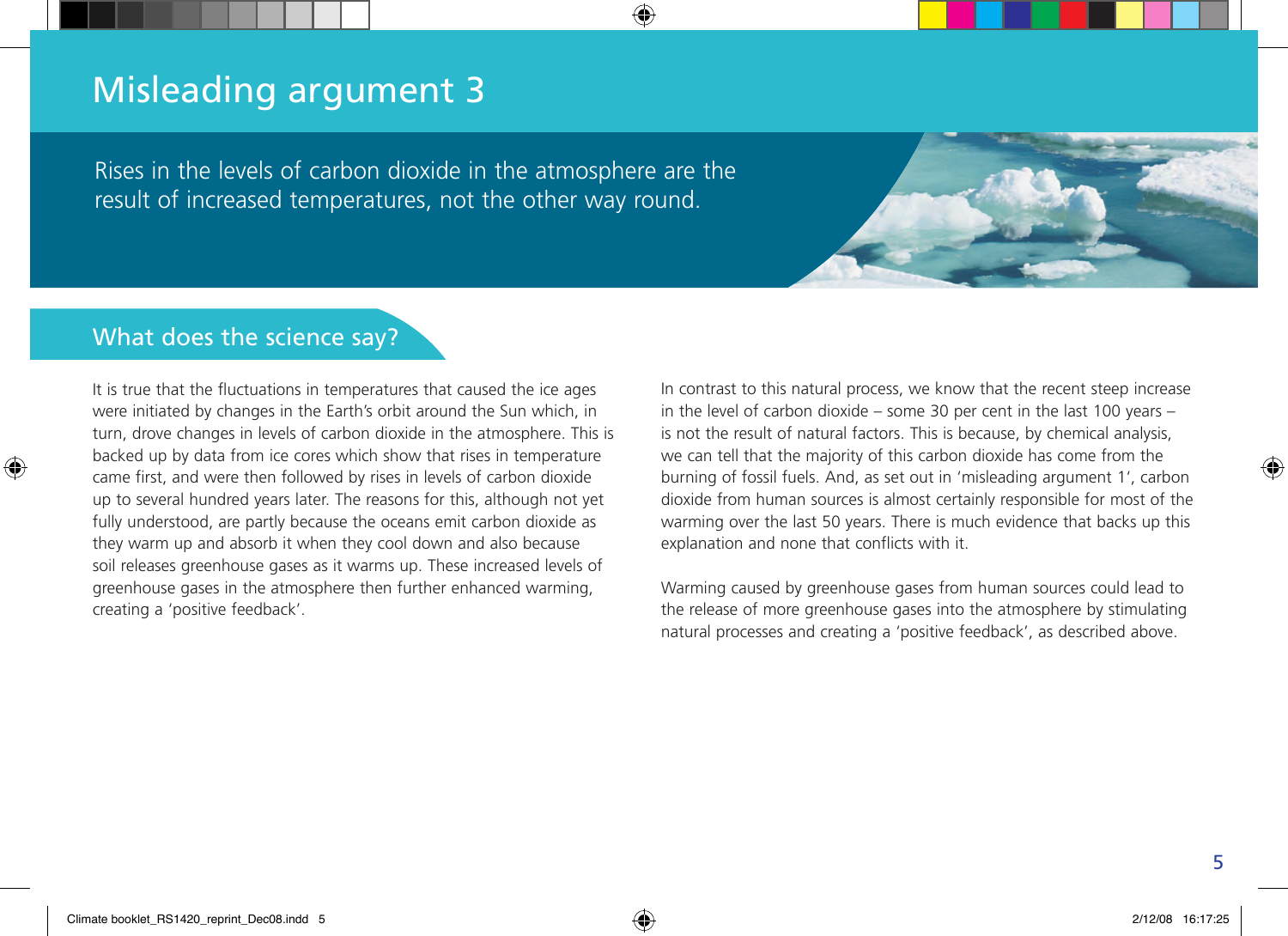Observations of temperatures taken by weather balloons and satellites do not support the theory of global warming.

## What does the science say?

It is true that in the early 1990s initial estimates of temperatures in the lowest part of the earth's atmosphere, based on measurements taken by satellites and weather balloons, did not mirror the temperature rises seen at the earth's surface. However these discrepancies have been found to be related to problems with how the data was gathered and analysed and have now largely been resolved.

Our understanding of global warming leads us to expect that both the lower atmosphere – the troposphere where most greenhouse gases are found – and the surface of the earth should warm as a result of increased levels of greenhouse gases in the atmosphere. At the same time, the lower stratosphere – the part of the atmosphere above the greenhouse gas 'blanket' – should cool.

Some have argued that climate change, as a result of human activities, isn't happening because early measurements taken from satellites and weather balloons seemed to show that virtually no warming was happening in the troposphere. However, this has been found to be due to errors in the data. Satellites were found, for example, to be slowing and dropping in orbit slightly, leading to inconsistencies in their measurements. Variations between the instruments onboard different satellites also led to discrepancies – a problem that has also been found with weather

balloons. Furthermore, a mathematical error in one of the original analyses of satellite data meant that it showed less warming in the troposphere. However, once adjustments are made to take account of these and other issues, the warming in the troposphere is shown to be broadly consistent with the temperature trends we see at the earth's surface.

In addition, the lower stratosphere has been shown to be cooling and this corresponds with our understanding of what effect global warming should have on this part of the atmosphere. However, some of this cooling is not related to increased levels of greenhouse gases but due to a different impact that humans have had on the atmosphere – the depletion of the ozone layer. Ozone warms the stratosphere by trapping incoming energy from the sun. This reduction of ozone also has 'knock on' effects on other parts of the atmosphere, underlining the importance of taking all factors into account when looking at what is happening to our climate.

It is fair to note that in tropical regions of the world there are still some discrepancies between what computer models lead us to expect regarding temperatures at the surface and in the troposphere and what we actually see. However, these disagreements are within the bounds of the likely remaining errors in the observations and uncertainties in the models.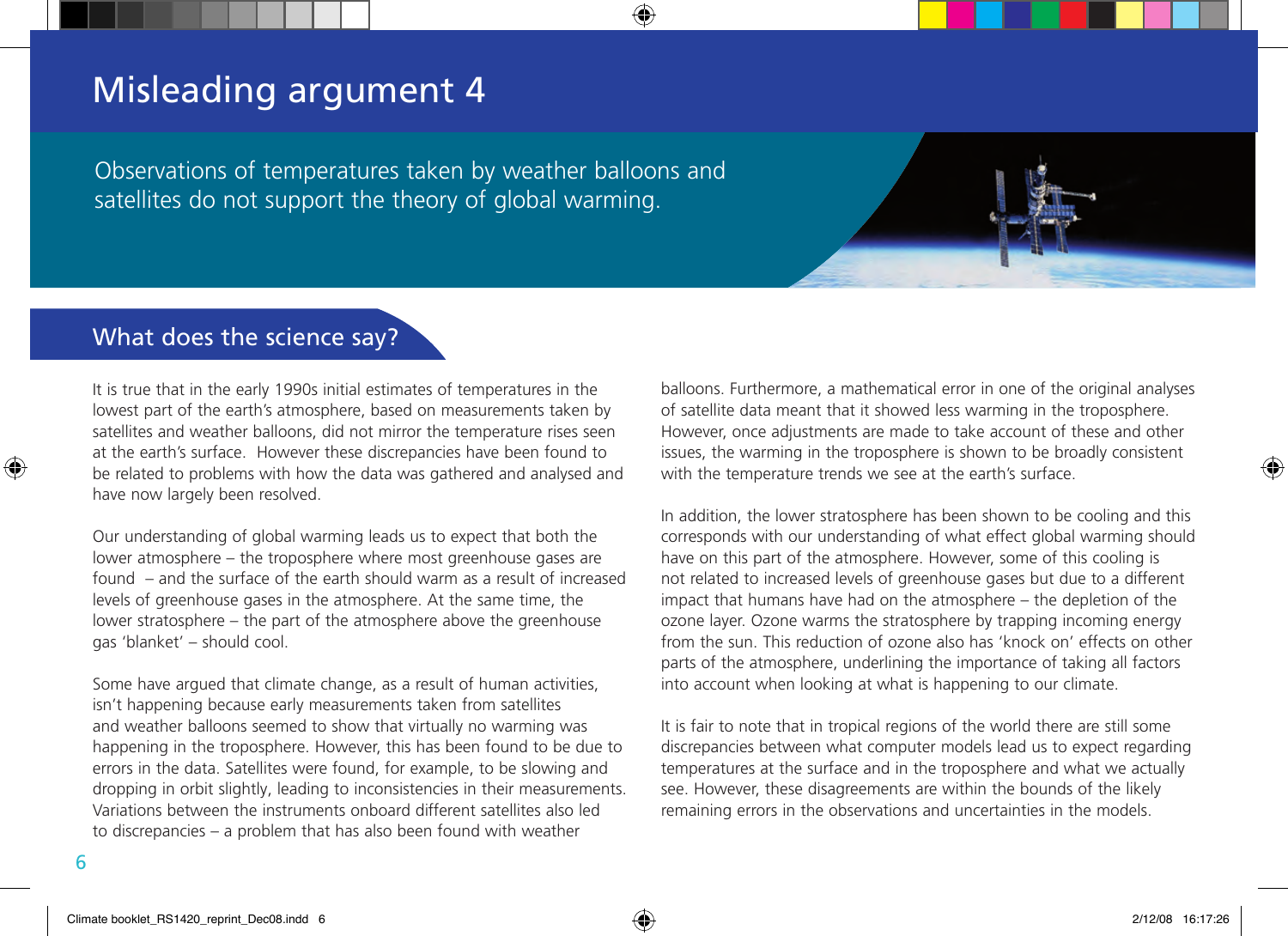Computer models which predict the future climate are unreliable and based on a series of assumptions.



## What does the science say?

Modern climate models have become increasingly accurate in reproducing how the real climate 'works'. They are based on our understanding of basic scientific principles, observations of the climate and our understanding of how it functions.

By creating computer simulations of how different components of the climate system – clouds, the Sun, oceans, the living world, pollutants in the atmosphere and so on – behave and interact, scientists have been able to reproduce the overall course of the climate in the last century. Using this understanding of the climate system, scientists are then able to project what is likely to happen in the future, based on various assumptions about human activities.

It is important to note that computer models cannot exactly predict the future, since there are so many unknowns concerning what might happen. Scientists model a range of future possible climates using

different scenarios of what the world will 'look like'. Each scenario makes different assumptions about important factors such as how the world's population may increase, what policies might be introduced to deal with climate change and how much carbon dioxide and other greenhouse gases humans will pump into the atmosphere. The resulting projection of the future climate for each scenario, gives various possibilities for the temperature but within a defined range.

While climate models are now able to reproduce past and present changes in the global climate rather well, they are not, as yet, sufficiently well-developed to project accurately all the detail of the impacts we might see at regional or local levels. They do, however, give us a reliable guide to the direction and magnitude of future climate change. The reliability also continues to be improved through the use of new techniques and technologies.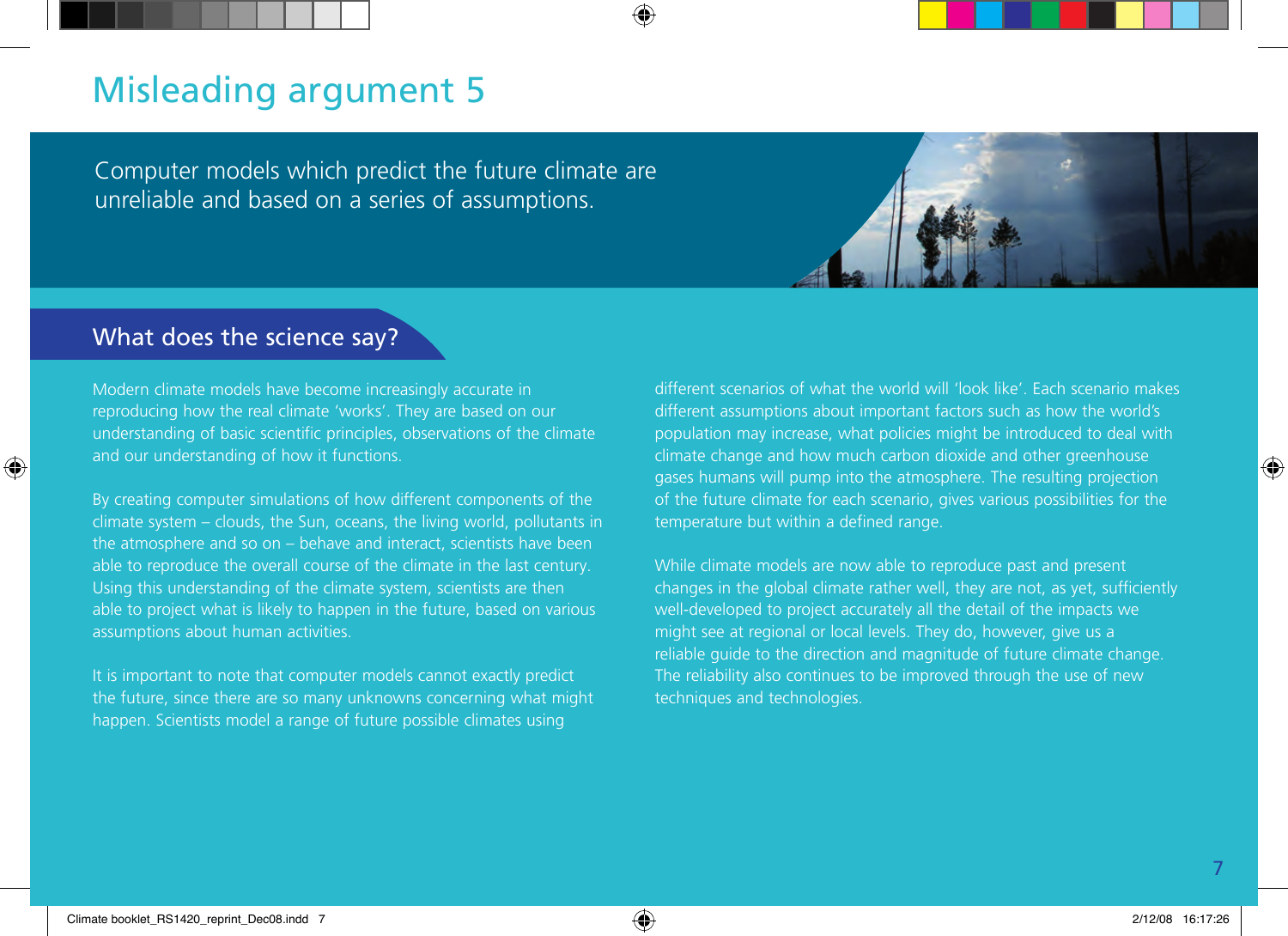It's all to do with the Sun - for example, there is a strong link between increased temperatures on Earth and the number of sunspots on the Sun.



## What does the science say?

Change in solar activity is one of the many factors that influence the climate but cannot, on its own, account for all the changes in global average temperature we have seen in the 20th Century.

Changes in the Sun's activity influence the Earth's climate through small but significant variations in its intensity. When it is in a more 'active' phase – as indicated by a greater number of sunspots on its surface – it emits more light and heat. While there is evidence of a link between solar activity and some of the warming in the early 20th Century, measurements from satellites show that there has been very little change in underlying solar activity in the last 30 years – there is even evidence of a detectable decline – and so this cannot account for the recent rises we have seen in global temperatures.

The magnitude and pattern of changes to temperatures can only be understood by taking all of the relevant factors – both natural and human – into account. For example, major volcanic eruptions produce a cooling effect because they blast ash and other particles into the atmosphere where they persist for a few years and reduce the amount of the Sun's

energy that reaches the Earth's surface. Also, burning fossil fuels produces particles called sulphate aerosols which tend to cool the climate in the same way.

Over the first part of the 20th Century higher levels of solar activity combined with increases in human generated carbon dioxide to raise temperatures. Between 1940 and 1970 the carbon dioxide effect was probably offset by increasing amounts of sulphate aerosols in the atmosphere, and a slight downturn in solar activity, as well as enhanced volcanic activity.

During this period global temperatures dropped. However, in the latter part of the 20th Century temperatures rose well above the levels of the 1940s. Strong measures taken to reduce sulphate pollution in some regions of the world meant that industrial aerosols began to provide less compensation for an increasing warming caused by carbon dioxide. The rising temperature during this period has been partly abated by occasional volcanic eruptions.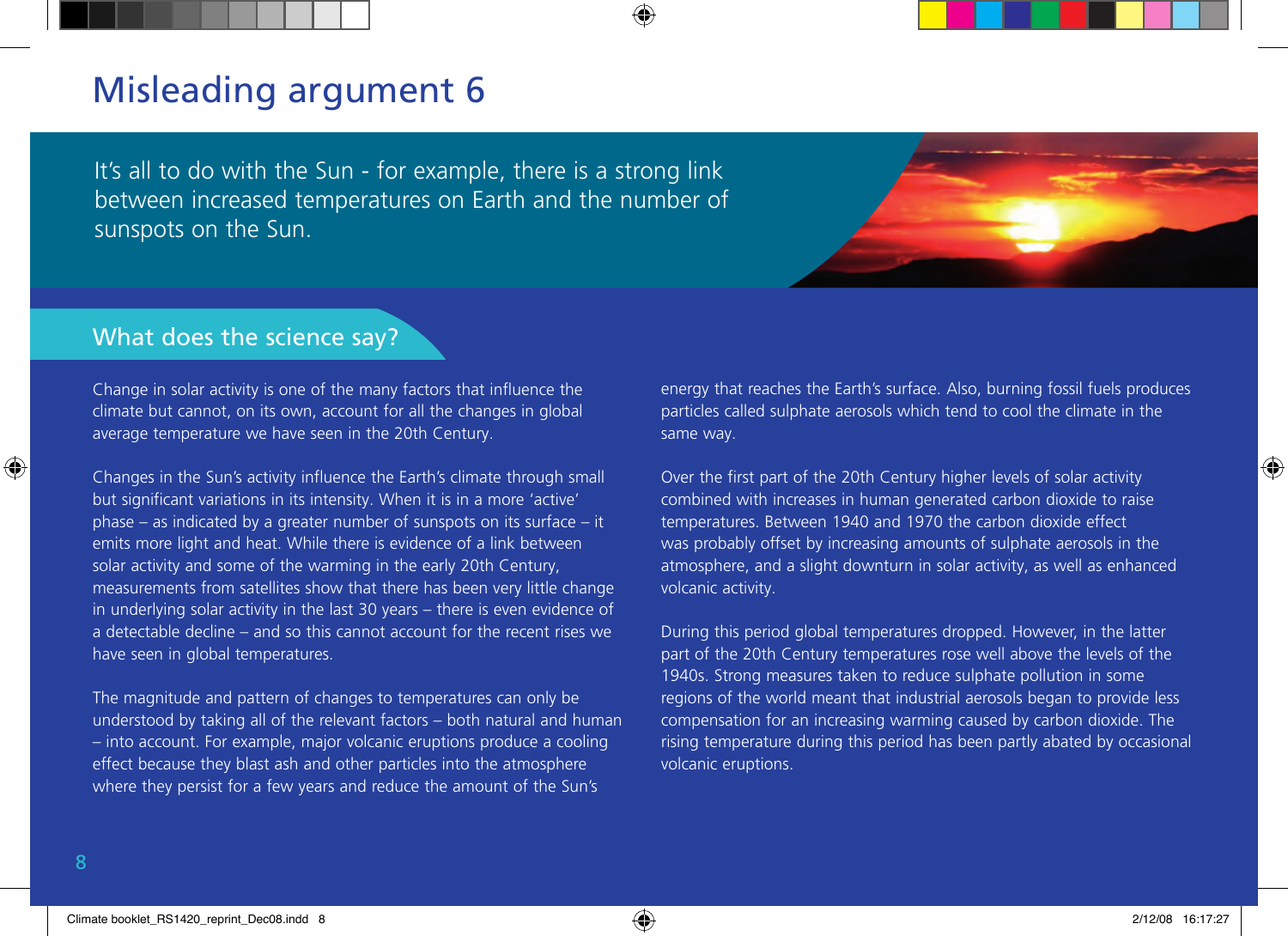The climate is actually affected by cosmic rays.

# What does the science say?

Cosmic rays are fast moving particles which come from space, and release electric charge in the atmosphere. Any effect that cosmic rays could have on the climate is not yet very well understood but, if there is one, it is likely to be small.

Experiments done in a laboratory hint that cosmic rays could play a role in the development of tiny particles that could in turn play a part in the formation of clouds. If this happens in the same way in the atmosphere – which isn't proven – it might lead to more clouds, which generally have a cooling effect by reflecting the Sun's rays back into space. Whether the whole chain of processes actually occurs in the atmosphere is speculative, but some of the individual steps are plausible.

It has been proposed that this process would act to enhance the influences of the Sun on the climate. We know that when the Sun is more active its magnetic field is stronger and this deflects cosmic rays away from the Earth. So the argument is that a more active Sun would lead to fewer cosmic rays reaching the Earth, resulting in fewer clouds and therefore a warmer Farth

However, observations of clouds and galactic cosmic rays show that, at most, the possible link between cosmic rays and clouds only produces a small effect. Even if cosmic rays were shown to have a more substantial impact, the level of solar activity has changed so little over the last few decades the process could not explain the recent rises in temperature that we have seen.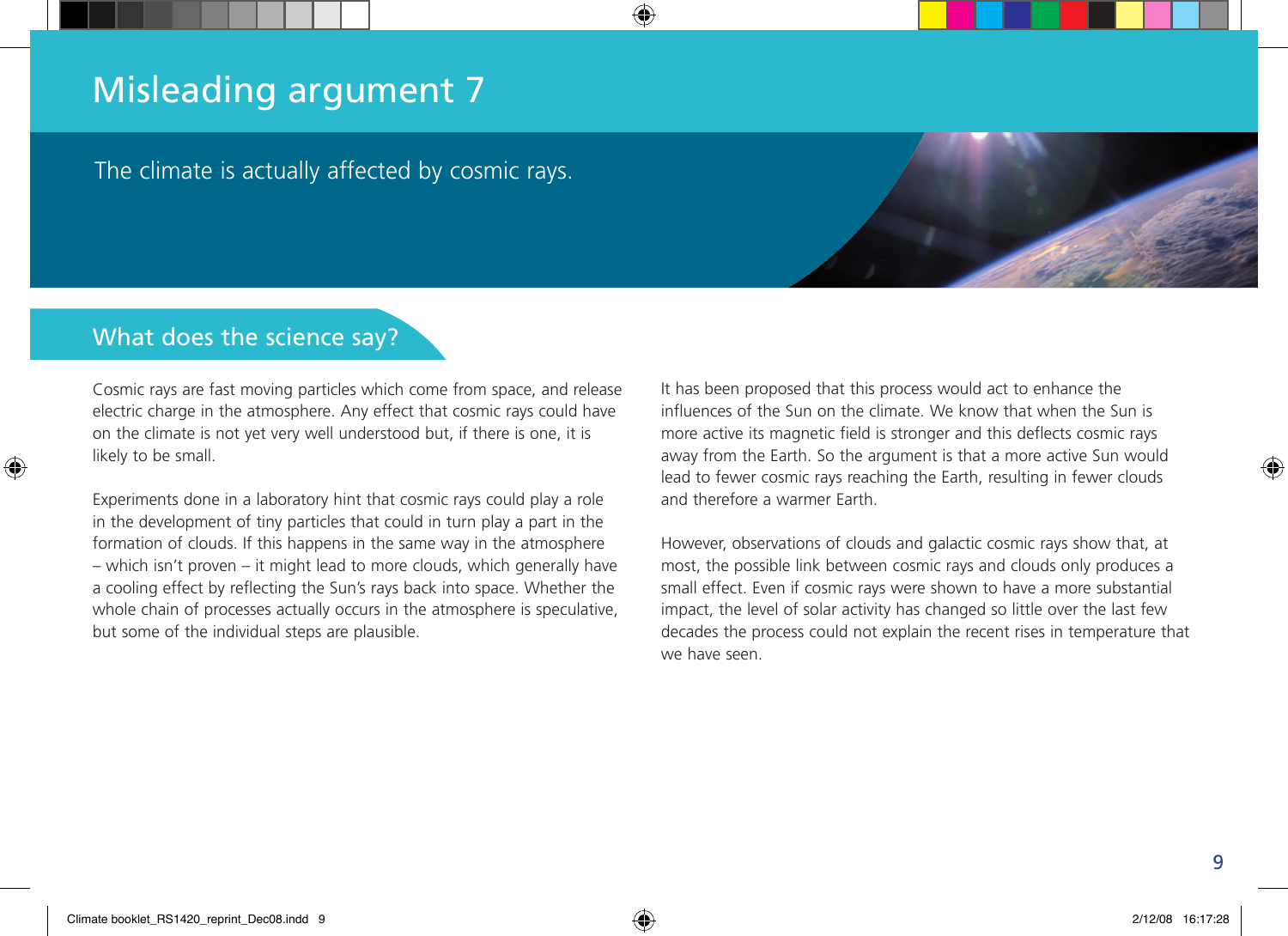The scale of the negative effects of climate change is often overstated and there is no need for urgent action.

## What does the science say?

Under one of its mid-range estimates(\*), the Intergovernmental Panel on Climate Change (IPCC) – the world's leading authority on climate change – has projected a global average temperature increase this century of 2 to 3 °C. This would mean that the Earth will experience a larger climate change than it has experienced for at least 10,000 years. The impact and pace of this change would be difficult for many people and ecosystems to adapt to.

In the short term, some parts of the world could initially benefit from climate change. For example, more northerly regions of the world may experience longer growing seasons for crops and crop yields may increase because increased levels of carbon dioxide in the atmosphere would have a fertilizing effect on plants.

However the IPCC has pointed out that as climate change progresses it is likely that negative effects would begin to dominate almost everywhere.

Increasing temperatures are likely, for example, to increase the frequency and severity of weather events such as heat waves, storms and flooding.

Furthermore there are real concerns that, in the long term, rising levels of greenhouse gases in the atmosphere could set in motion large-scale and potentially abrupt changes in our planet's natural systems and some of these could be irreversible. Increasing temperatures could, for example, lead to the melting of large ice sheets with major consequences for low lying areas throughout the world.

And the impacts of climate change will fall disproportionately upon developing countries and the poor – those who can least afford to adapt. Thus a changing climate will exacerbate inequalities in, for example, health and access to adequate food and clean water.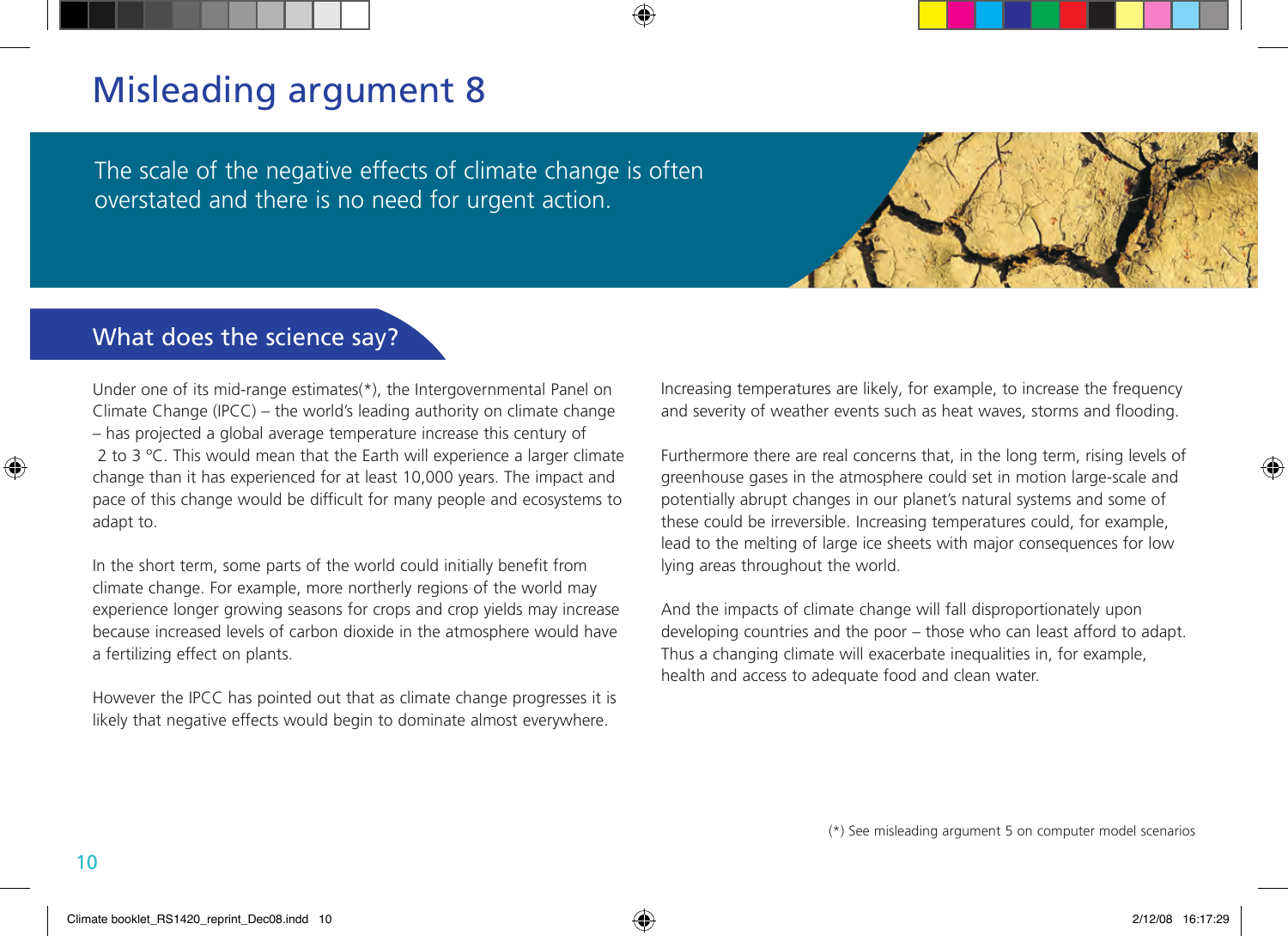

Our scientific understanding of climate change is sufficiently sound to make us highly confident that greenhouse gas emissions are causing global warming. Science moves forward by challenge and debate and this will continue. However, none of the current criticisms of climate science, nor the alternative explanations of global warming are well enough founded to make not taking any action the wise choice. The science clearly points to the need for nations to take urgent steps to cut greenhouse gas emissions into the atmosphere, as much and as fast as possible, to reduce the more severe aspects of climate change. We must also prepare for the impacts of climate change, some of which are already inevitable.

This document was compiled with the help of the Royal Society Climate Change Advisory Group and other leading experts.